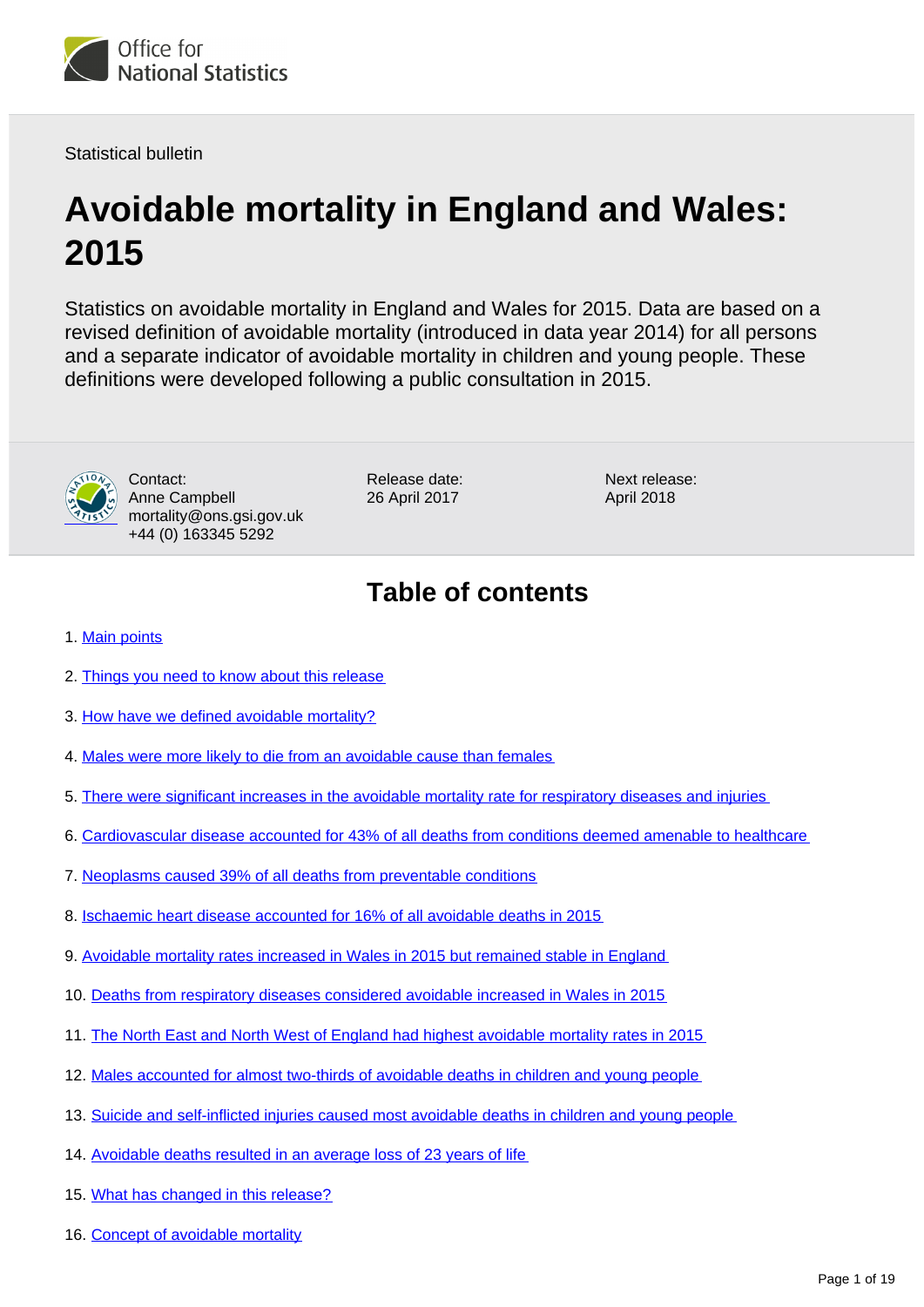- 17. [References](#page-16-1)
- 18. [Upcoming changes to this bulletin](#page-17-0)
- 19. [Data requests](#page-17-1)
- 20. **[Quality and methodology](#page-17-2)**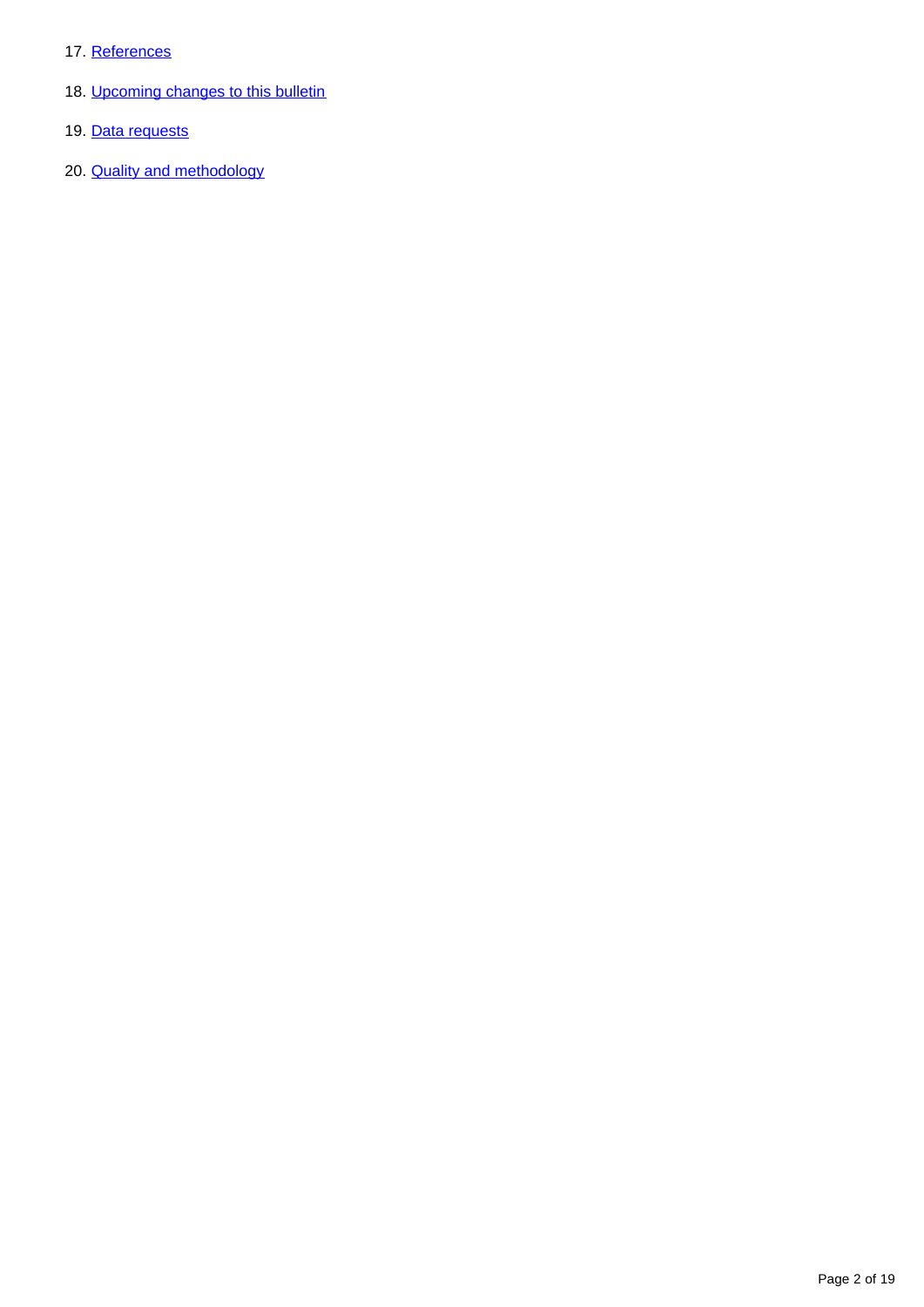# <span id="page-2-0"></span>**1 . Main points**

- In 2015, approximately 23% of all deaths were from causes considered avoidable (119,485 deaths out of 529,655 deaths).
- There were significant overall increases in the avoidable mortality rate for respiratory diseases and injuries, driven by an increase in Wales.
- Deaths from neoplasms were the leading cause of avoidable deaths accounting for over a third (35%) of all avoidable deaths in 2015.
- Males accounted for almost two-thirds (63%) of avoidable deaths in children and young people.
- The highest number of avoidable deaths in children and young people were from suicide and self-inflicted injuries, which increased by 13% since 2014.

# <span id="page-2-1"></span>**2 . Things you need to know about this release**

Figures in this release are presented for causes of death that are considered avoidable in the presence of timely and effective healthcare or public health interventions (avoidable mortality).

While a particular condition can be considered avoidable, this doesn't mean that every death from that condition could be prevented. This is because factors such as the lifestyle and age of the patient, the extent of disease progression at diagnosis and the potential existence of other medical conditions are not taken into account when making a list of causes.

For most of the causes of death included in our definition there is an upper age limit of 74 years. This is because deaths at older ages are often difficult to attribute definitively to a single underlying cause and the chances of death are more affected by coexisting medical conditions and other factors.

It is widely accepted that the contribution of healthcare to improvements in population health ought to be quantified. Avoidable mortality, which is based on the concept that premature deaths from certain conditions should be rare and ideally should not occur in the presence of timely and effective healthcare, is used as an indicator to measure this contribution.

Avoidable mortality was not intended to serve as a definitive source of evidence of differences in effectiveness of healthcare systems. It was designed to highlight areas of potential weakness in healthcare that could benefit from further in-depth investigation. Therefore, a degree of caution is recommended when interpreting the data. Further information about the limitations of the concept of avoidable mortality is available in the avoidable mortality quality [and methodology information notes.](https://www.ons.gov.uk/peoplepopulationandcommunity/healthandsocialcare/causesofdeath/qmis/avoidablemortalityinenglandandwalesqmi)

With advances in medical technology and wider public health interventions, deaths from a condition that was previously not avoidable may have since become avoidable. This means that when the list of avoidable causes of death is updated, it may not be appropriate to produce previously published data using the revised avoidable mortality definition. For this reason, data presented in this bulletin are from 2014 onwards – the data year in which we implemented the revised definition. Where comparisons with the most recent available data for 2015 are discussed in the bulletin, these should not be interpreted as long-term trends. When differences are identified as statistically significant they can be interpreted as meaningful; otherwise they may simply have occurred because of year-on-year fluctuation.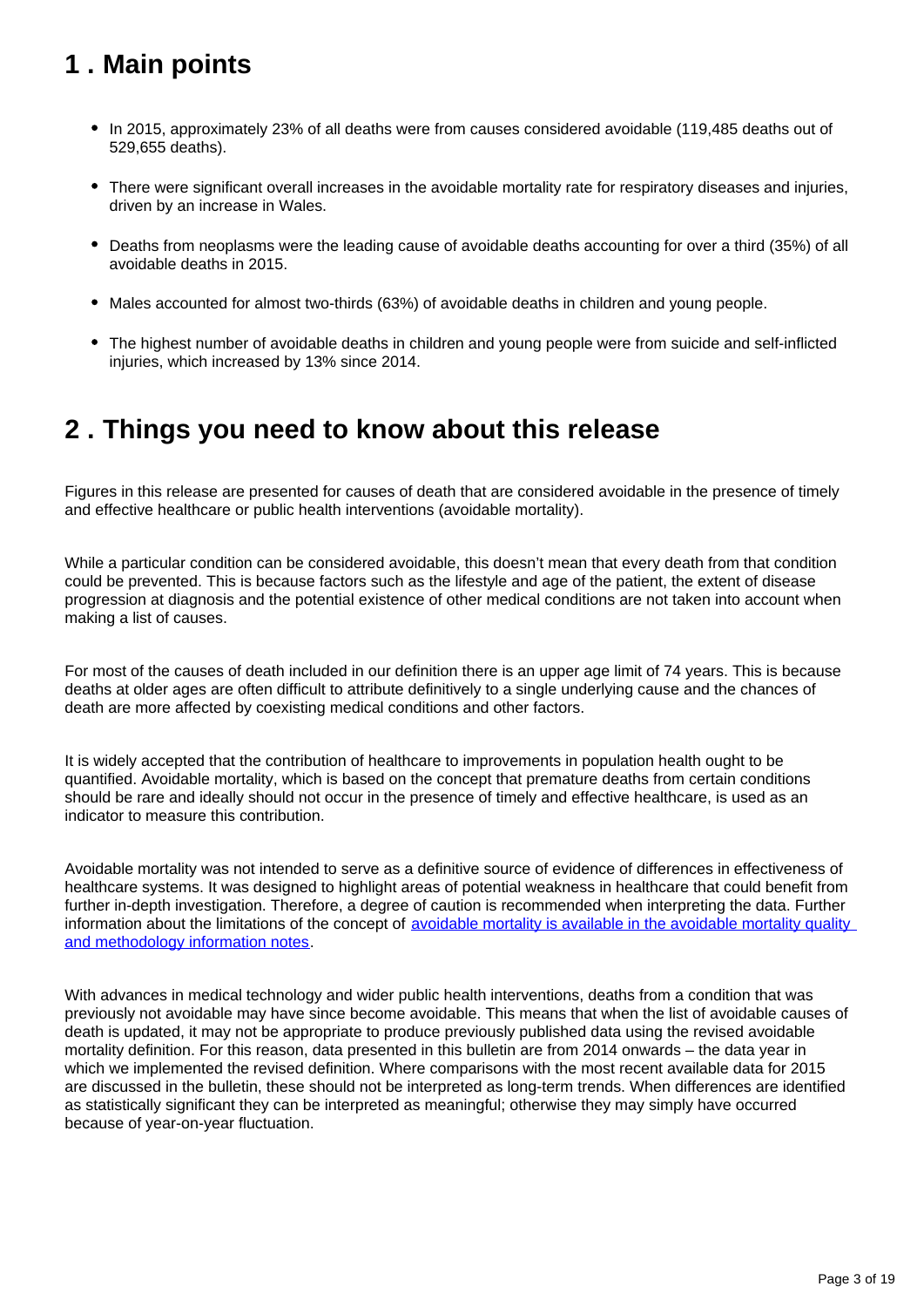# <span id="page-3-0"></span>**3 . How have we defined avoidable mortality?**

Amenable mortality:

• a death is amenable (treatable) if, in the light of medical knowledge and technology available at the time of death, all or most deaths from that cause (subject to age limits if appropriate) could be avoided through good quality healthcare

Preventable mortality:

• a death is preventable if, in the light of understanding of the determinants of health at the time of death, all or most deaths from that cause (subject to age limits if appropriate) could be avoided by public health interventions in the broadest sense

Avoidable mortality:

• avoidable deaths are all those defined as preventable, amenable (treatable) or both, where each death is counted only once; where a cause of death is both preventable and amenable, all deaths from that cause are counted in both categories when they are presented separately

### <span id="page-3-1"></span>**4 . Males were more likely to die from an avoidable cause than females**

In 2015, approximately 23% of all deaths were from causes considered avoidable (119,485 deaths out of 529,655 deaths). The age-standardised avoidable mortality rate for all persons in England and Wales increased slightly to 223 per 100,000 population in 2015, however, this was not a significant increase when compared with 2014 data.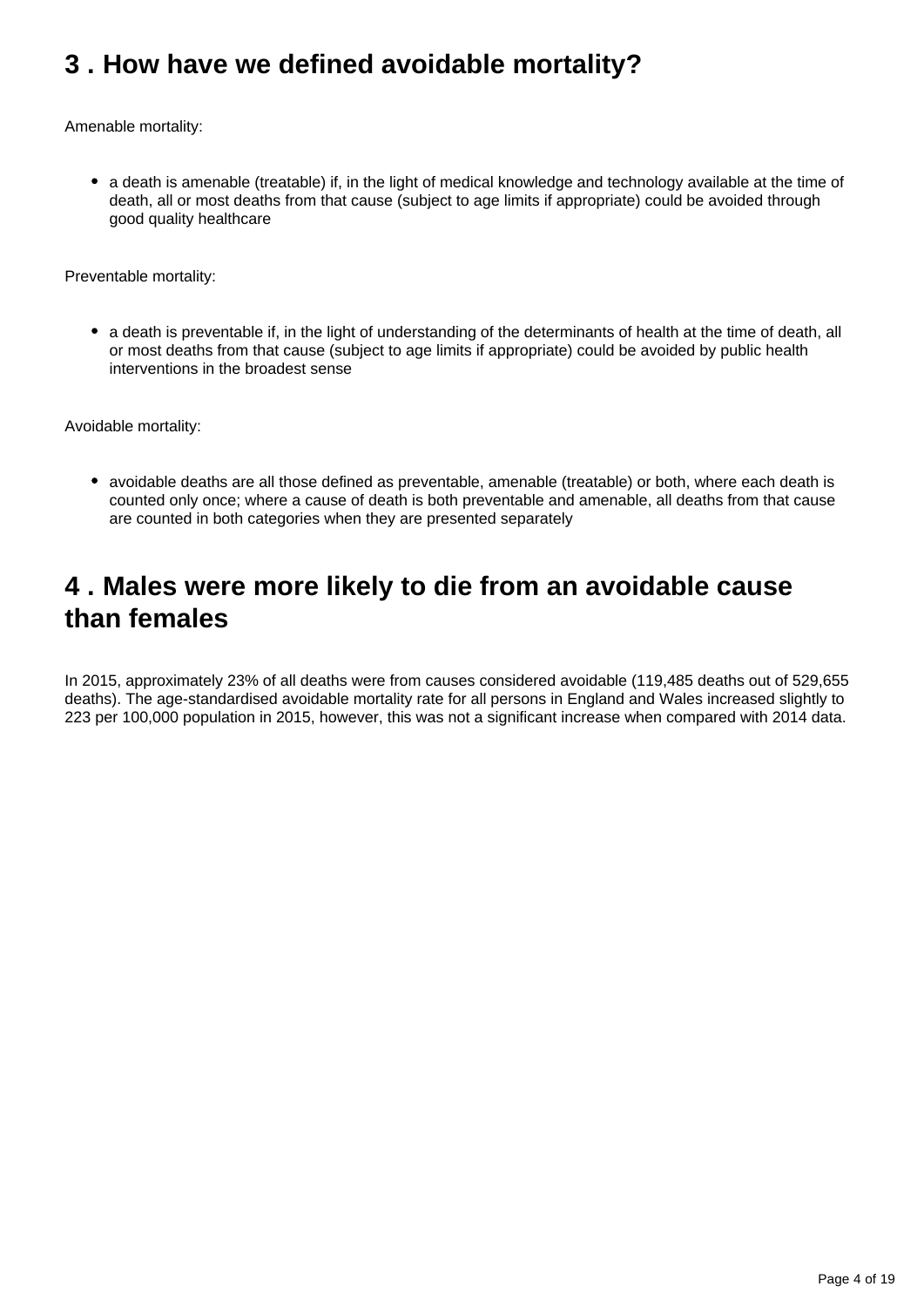### **England and Wales, 2015**

### Figure 1: Number of deaths considered avoidable as a proportion of all deaths registered in 2015



England and Wales, 2015

Avoidable deathe ar a nerrentane of all deathe  $\wedge$  1/2

Source: Office for National Statistics

#### **Source: Office for National Statistics**

**Notes:**

- 1. Figures are for deaths registered in the calendar year 2015.
- 2. Figures include deaths of non-residents.

Of the avoidable deaths in 2015, males accounted for 60%: the same as found in 2014. In 2015, we found that approximately 28% of all male deaths were from avoidable causes (71,670 out of 257,207 deaths). On the other hand, around 18% of all female deaths were from avoidable causes (47,815 out of 272,488 deaths). The differences between males and females could be explained by gender protective factors. For example, research has found that [hormones such as oestrogen can protect premenopausal women against heart disease](http://atvb.ahajournals.org/content/31/11/2749) (Nadkarni et al., 2011).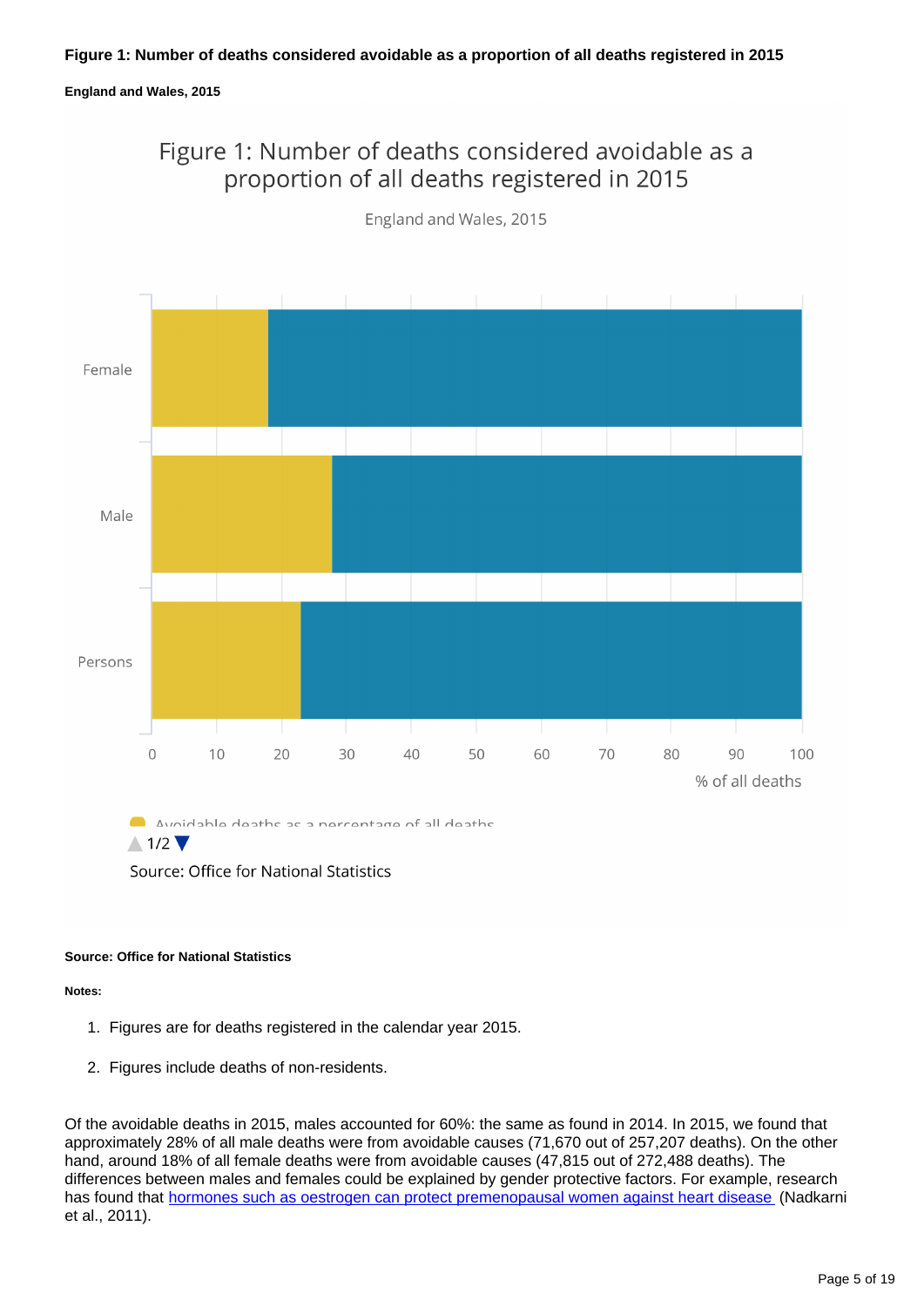As a result, the rate for males was significantly higher at 278 deaths per 100,000 compared with 171 per 100,000 for females.

# <span id="page-5-0"></span>**5 . There were significant increases in the avoidable mortality rate for respiratory diseases and injuries**

There were significant increases in the avoidable mortality rate for respiratory diseases and injuries from 2014 to 2015 (11% and 5% respectively). The increase could partly be due to the increase in deaths from chronic lower respiratory diseases (which includes ICD10 codes J40 to J47) – one of the top five leading causes of deaths for males and females as found in [Deaths registered in England and Wales in 2015](https://www.ons.gov.uk/peoplepopulationandcommunity/birthsdeathsandmarriages/deaths/bulletins/deathsregistrationsummarytables/2015) (Death Registrations, ONS, 2016a).

Injuries as a broad cause include those that were intentional (for example, suicide and self-inflicted injuries) and those that were unintentional (for example, transport accidents). Further analysis undertaken on injuries found that overall for both males and females in England and Wales there was an increase in both intentional and unintentional injuries. However, there was a larger increase in intentional injuries compared with unintentional injuries between 2014 and 2015.

The leading cause of avoidable deaths for broad cause groups was neoplasms (cancers and other noncancerous tissue growths) for a second year in England and Wales. There was a decline in the age-standardised mortality rate for neoplasms in England and Wales, from 78 deaths per 100,000 population to 77 per 100,000; however, this decline was not statistically significant.

In contrast, the cause group with the lowest avoidable mortality rate was infections at 3.2 deaths per 100,000 population, which has slightly increased from 3.0 deaths per 100,000 as found in 2014.

For all other broad cause groups, the age-standardised avoidable mortality rate remained at similar levels in 2015 compared with 2014.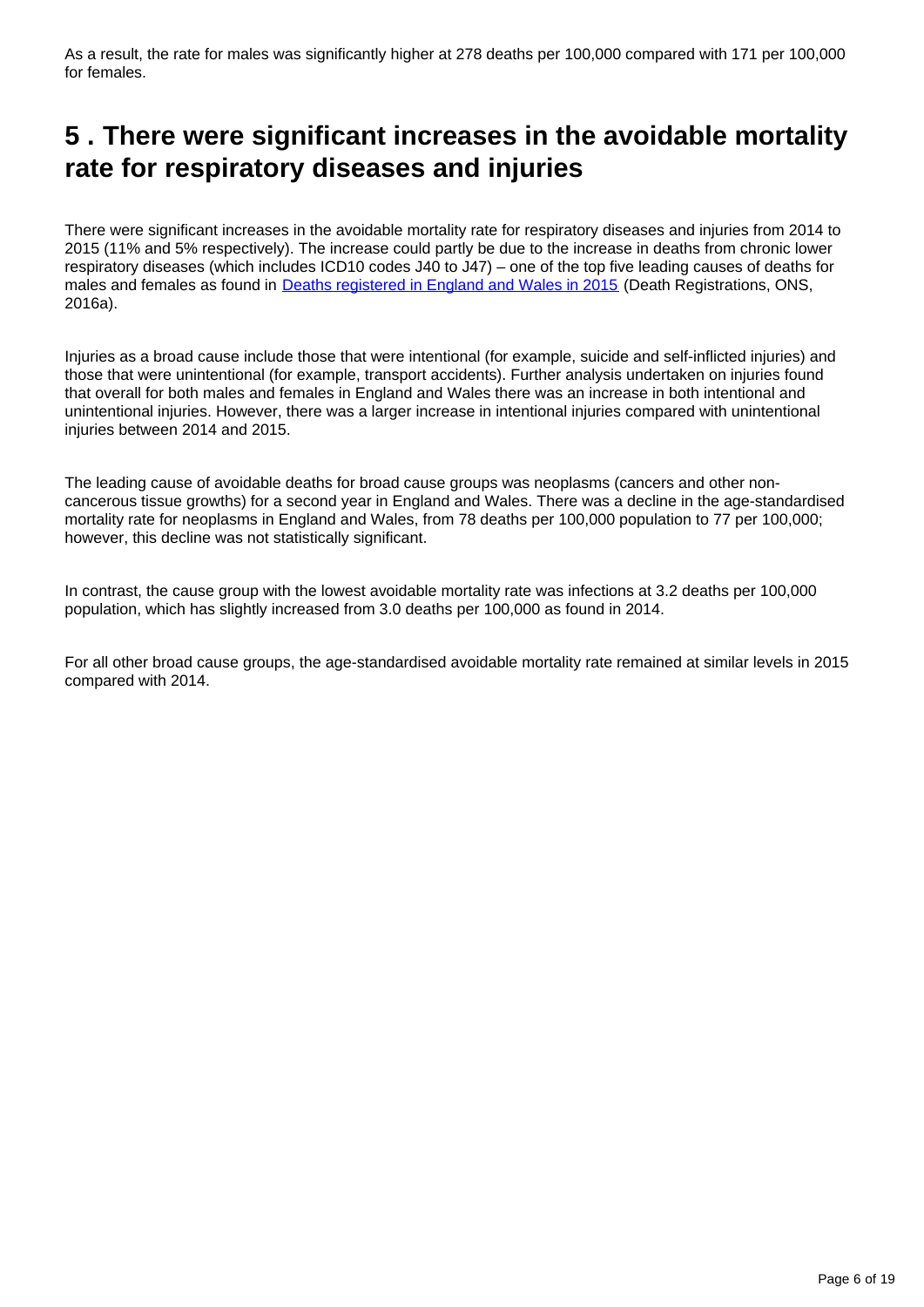**England and Wales, 2014 to 2015**

# Figure 2: Avoidable mortality rates by broad cause group



England and Wales, 2014 to 2015

 $2014$ 2015

#### **Source: Office for National Statistics**

- 1. Figures are for deaths registered in each calendar year.
- 2. Figures include deaths of non-residents.
- 3. Age-standardised rates per 100,000 population, standardised to the 2013 European Standard Population. Age-standardised rates are used to allow comparison between populations which may contain different proportions of people of different ages.
- 4. See dataset 1 for further details of the underlying causes of death included.
- 5. The 'Other' cause group consists of nutritional, endocrine and metabolic disorders, neurological disorders, digesitve disorders, genitourinary disorders, and maternal and infant conditions.

Source: Office for National Statistics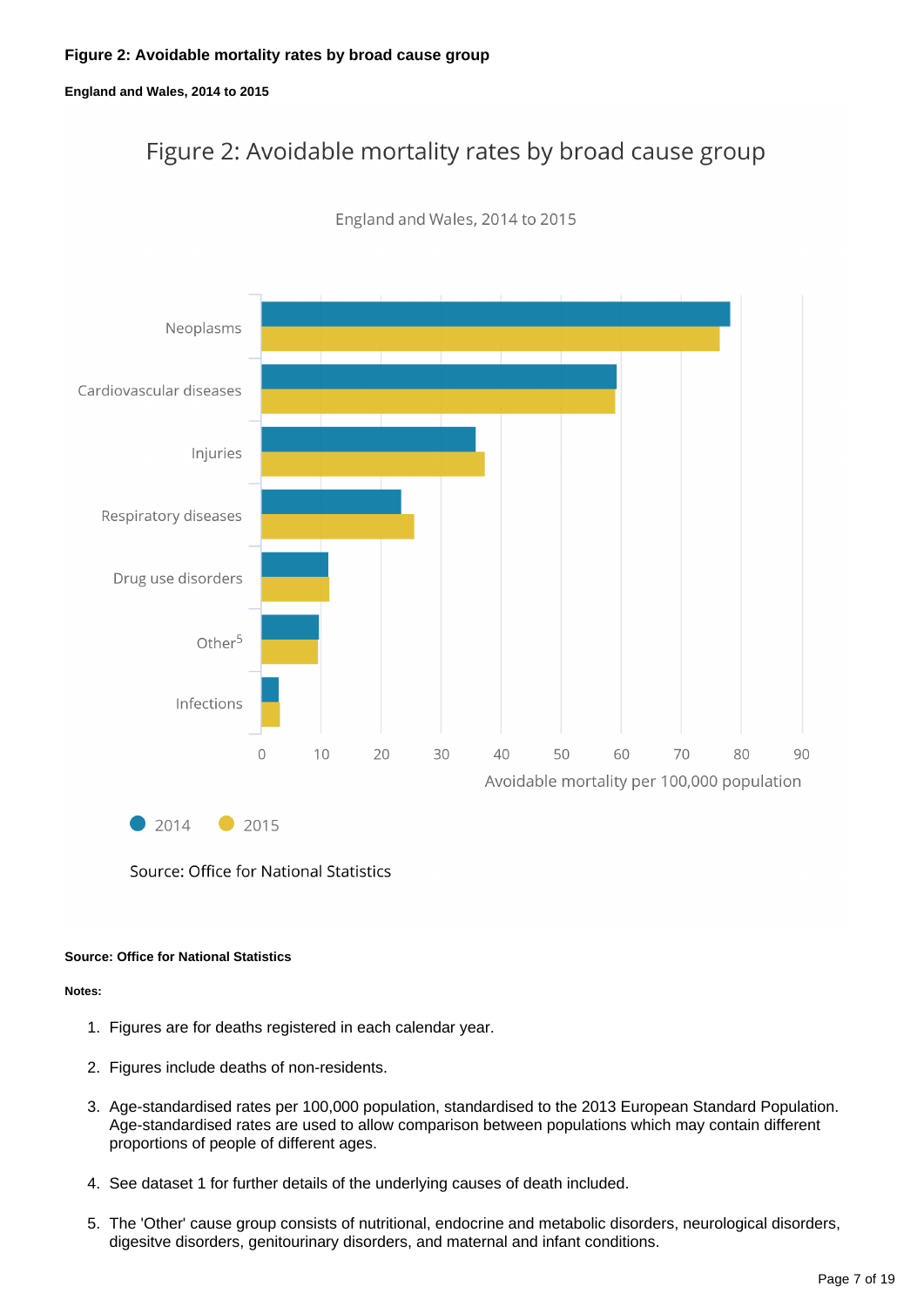# <span id="page-7-0"></span>**6 . Cardiovascular disease accounted for 43% of all deaths from conditions deemed amenable to healthcare**

There were 64,277 deaths from causes considered amenable to healthcare in England and Wales in 2015, an age-standardised rate of 121 deaths per 100,000 population.

Cardiovascular disease accounted for 43% of these deaths in England and Wales; 27,806 out of 64,227 deaths from amenable causes.

On the whole, there was very little change in the amenable mortality rate across all broad groups between 2014 and 2015. The largest change was in respiratory diseases, which increased from 24 deaths per 100,000 population to 26 deaths as a result of 1,374 more deaths in 2015.

# <span id="page-7-1"></span>**7 . Neoplasms caused 39% of all deaths from preventable conditions**

There were 99,725 deaths from causes that were considered preventable in light of wider public health interventions in England and Wales in 2015; an age-standardised rate of 186 deaths per 100,000 population.

Neoplasms (cancers and other non-cancerous tissue growths), were the leading cause of preventable deaths, accounting for 39% of deaths from conditions considered preventable, a slight decline compared with 2014.

Overall, there was little change in the preventable mortality rate across all broad groups between 2014 and 2015. The largest change in rate was found in injuries where the rate increased from 36 deaths per 100,000 population to 37 deaths per 100,000 as a result of 953 more deaths in 2015.

# <span id="page-7-2"></span>**8 . Ischaemic heart disease accounted for 16% of all avoidable deaths in 2015**

The broad cause categories of avoidable mortality can be further subdivided into specific causes of death (numbers of deaths by 5-year age group can be found in dataset 2). Ischaemic heart disease (IHD) is the specific cause with the highest number of avoidable deaths accounting for 16% of all avoidable deaths in 2015 (19,602 out of 119,485 avoidable deaths).

[Ischaemic heart disease was also one of the leading causes of all deaths in England and Wales in 2015](https://www.ons.gov.uk/peoplepopulationandcommunity/birthsdeathsandmarriages/deaths/bulletins/deathsregistrationsummarytables/2015) (ONS, 2016a). Given the high number of avoidable deaths from IHD, it becomes difficult to assess the contribution of other causes of death to avoidable mortality. It is likely that any change in avoidable mortality figures will be heavily influenced by changes in the number of deaths from IHD. For this reason, we exclude IHD from the figures for avoidable mortality in this section.

Removing IHD from the avoidable mortality definition reduced the total number of avoidable deaths for persons in England and Wales to 99,883 deaths. This is an age-standardised rate of 186 deaths per 100,000 population and is significantly lower than the age-standardised avoidable mortality rate when IHD is included (a 17% decrease from 223 deaths per 100,000 population). A similar percentage decrease was observed in England and Wales separately.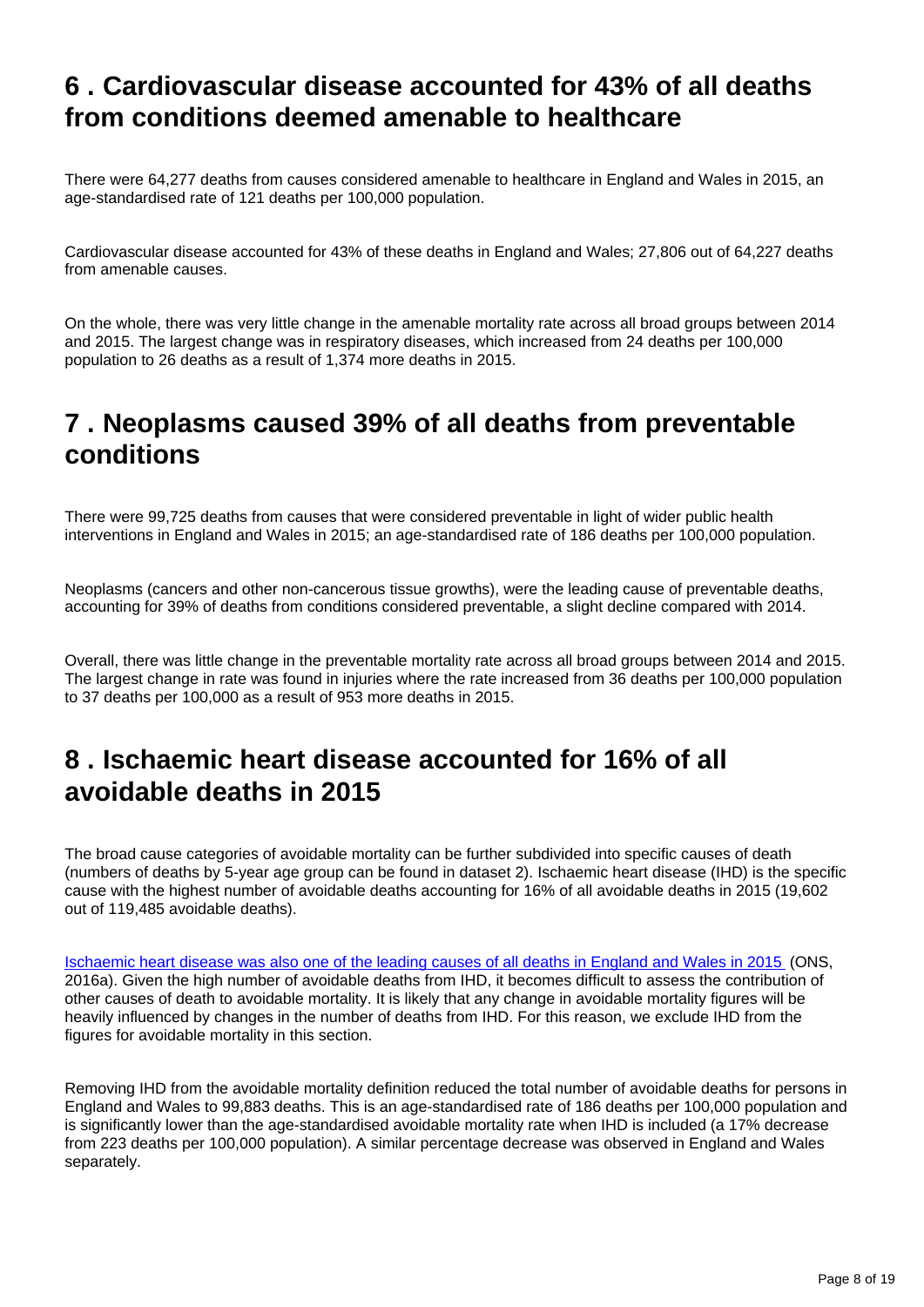The impact of removing IHD was greater for amenable mortality than preventable mortality. For amenable mortality there was a 31% decrease in age-standardised rate from 121 deaths per 100,000 population to 84 deaths per 100,000 population. For preventable mortality, the age-standardised rate decreased by 20% from 186 deaths per 100,000 population to 149.1 deaths per 100,000 when IHD was removed.

Excluding IHD resulted in a greater percentage decrease in rates for males than for females. In England and Wales (combined), rates for males fell by 21%, from 278 per 100,000 to 211 per 100,000, while those for females fell by 10% from 171 to 153.5 per 100,000. A similar picture was observed in both countries separately.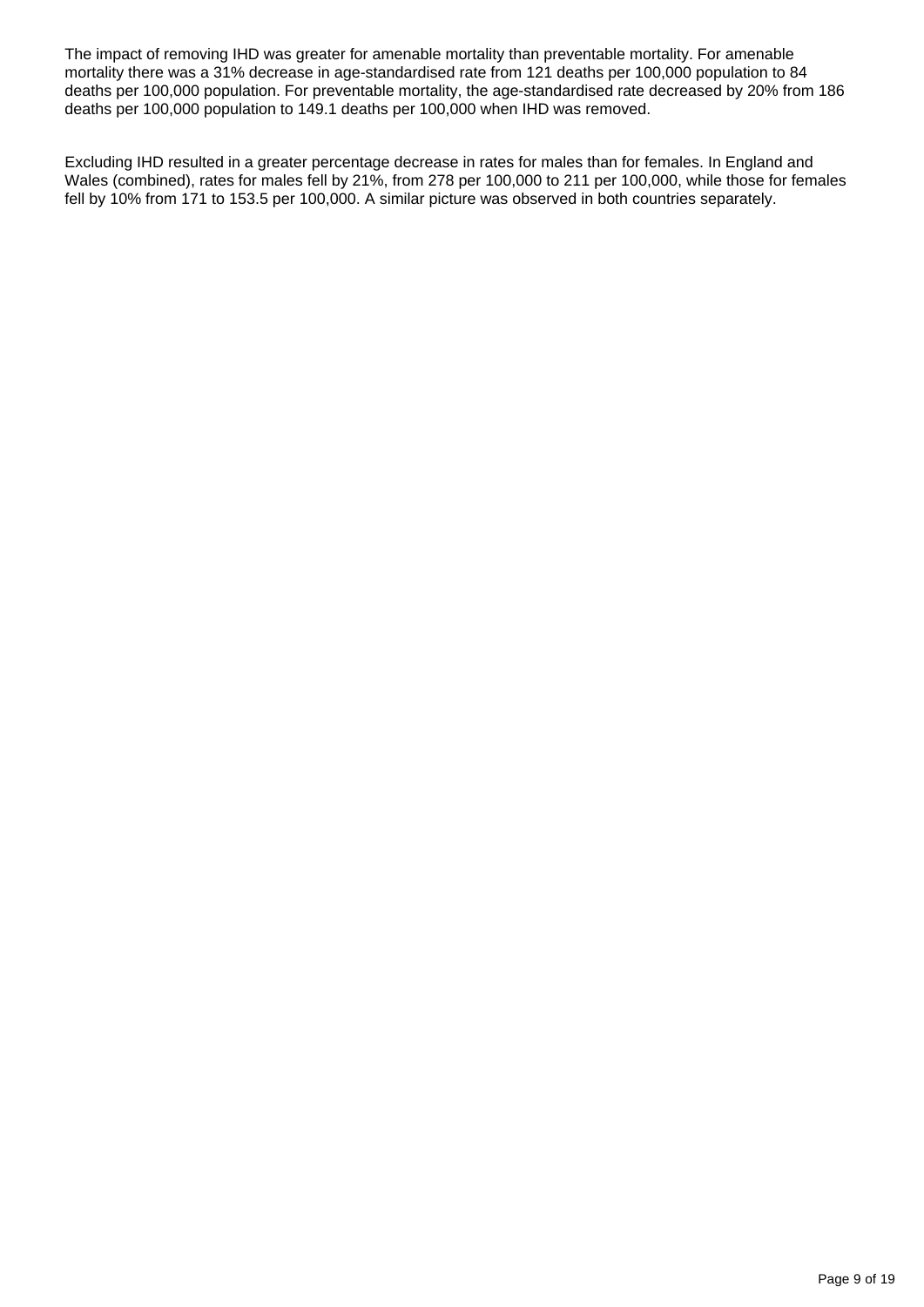### **Figure 3: Age-standardised avoidable, amenable and preventable mortality rates with and without deaths from ischaemic heart disease (IHD)**

#### **England and Wales, 2015**

### Figure 3: Age-standardised avoidable, amenable and preventable mortality rates with and without deaths from ischaemic heart disease (IHD)



Source: Office for National Statistics

#### **Source: Office for National Statistics**

- 1. Figures are for deaths registered in the calendar year 2015.
- 2. Figures include deaths of non-residents.
- 3. Age-standardised rates per 100,000 population, standardised to the 2013 European Standard Population. Age-standardised rates are used to allow comparison between populations which may contain different proportions of people of different ages.
- 4. See dataset 1 for further details of the underlying causes of death included.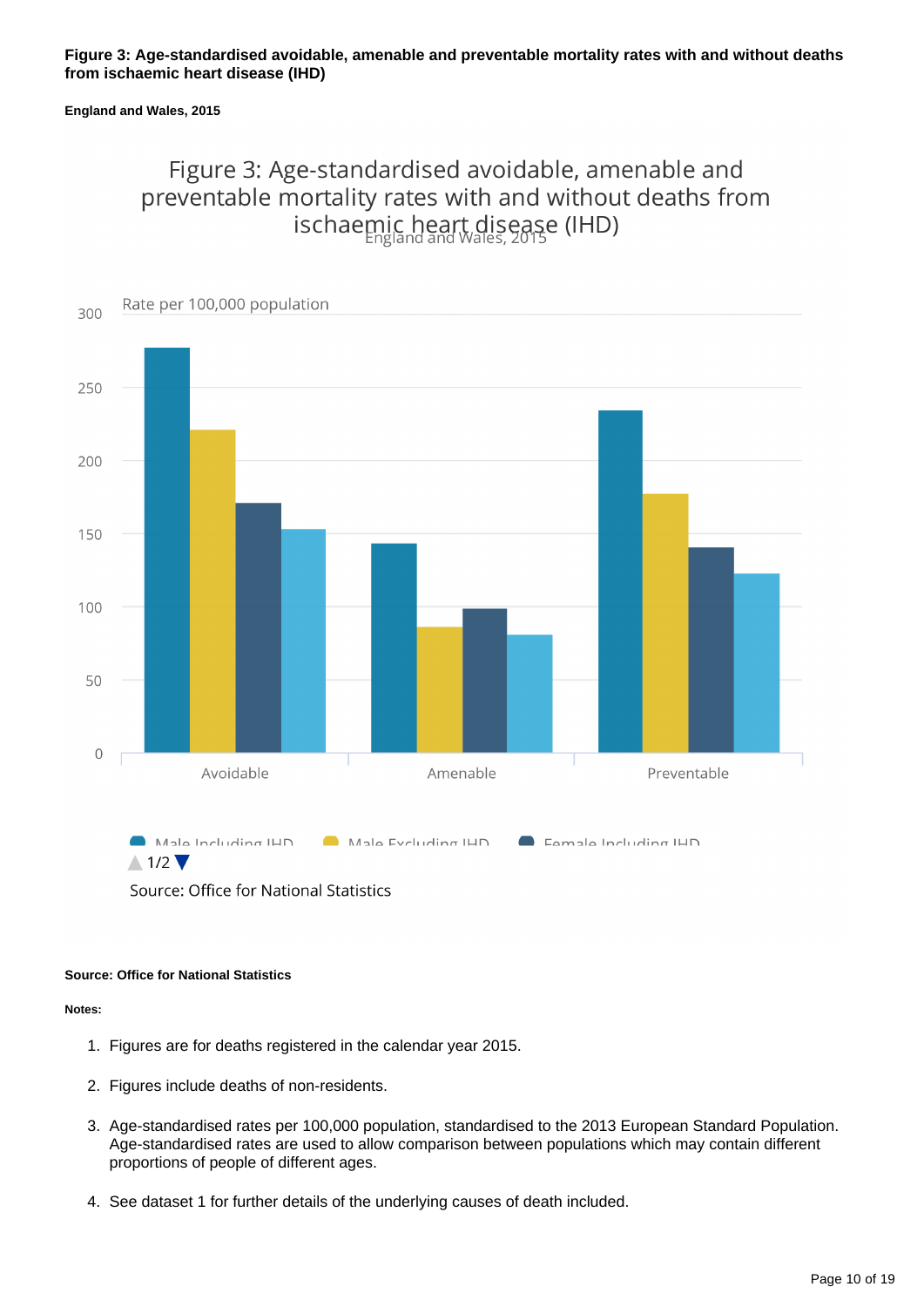# <span id="page-10-0"></span>**9 . Avoidable mortality rates increased in Wales in 2015 but remained stable in England**

Overall, avoidable mortality rates were significantly higher for persons in Wales compared with persons in England in 2015 (256 deaths per 100,000 population in Wales, 220 deaths per 100,000 population in England). Additionally, Wales saw a significant increase in avoidable mortality rates from 2014 to 2015, an increase from 240 per 100,000 population to 256 per 100,000 population; whereas age-standardised rates of avoidable mortality remained stable in England.

The breakdown of avoidable mortality rates by broad cause group shows that the increase in rate in Wales was driven by increases in the mortality rates for respiratory diseases and for injuries. The mortality rate for respiratory disease in Wales increased by 29% from 25 deaths per 100,000 population in 2014 to 32 deaths per 100,000 in 2015. For injuries, there was an increase in the avoidable mortality rate of 19% from 37 per 100,000 population in 2014 to 44 per 100,000 in 2015. The rates for these cause groups also increased from 2014 to 2015 in England but not to the same extent as they did in Wales; the rate for respiratory disease increased by 7% and the rate for injuries increased by 3%.

# <span id="page-10-1"></span>**10 . Deaths from respiratory diseases considered avoidable increased in Wales in 2015**

Similar patterns were observed for amenable and preventable mortality in England and Wales separately, where there was an increase in mortality rates in Wales for both amenable and preventable mortality from 2014 to 2015. The increase in amenable mortality for Wales was influenced by the significant increase in respiratory diseases amenable to healthcare. Meanwhile, the increase in preventable mortality rate in Wales was affected by significant increases in preventable mortality rates in a range of conditions including cardiovascular diseases and respiratory diseases from 2014 to 2015. There was no significant change in either the amenable mortality rate or preventable mortality rate in England between 2014 and 2015.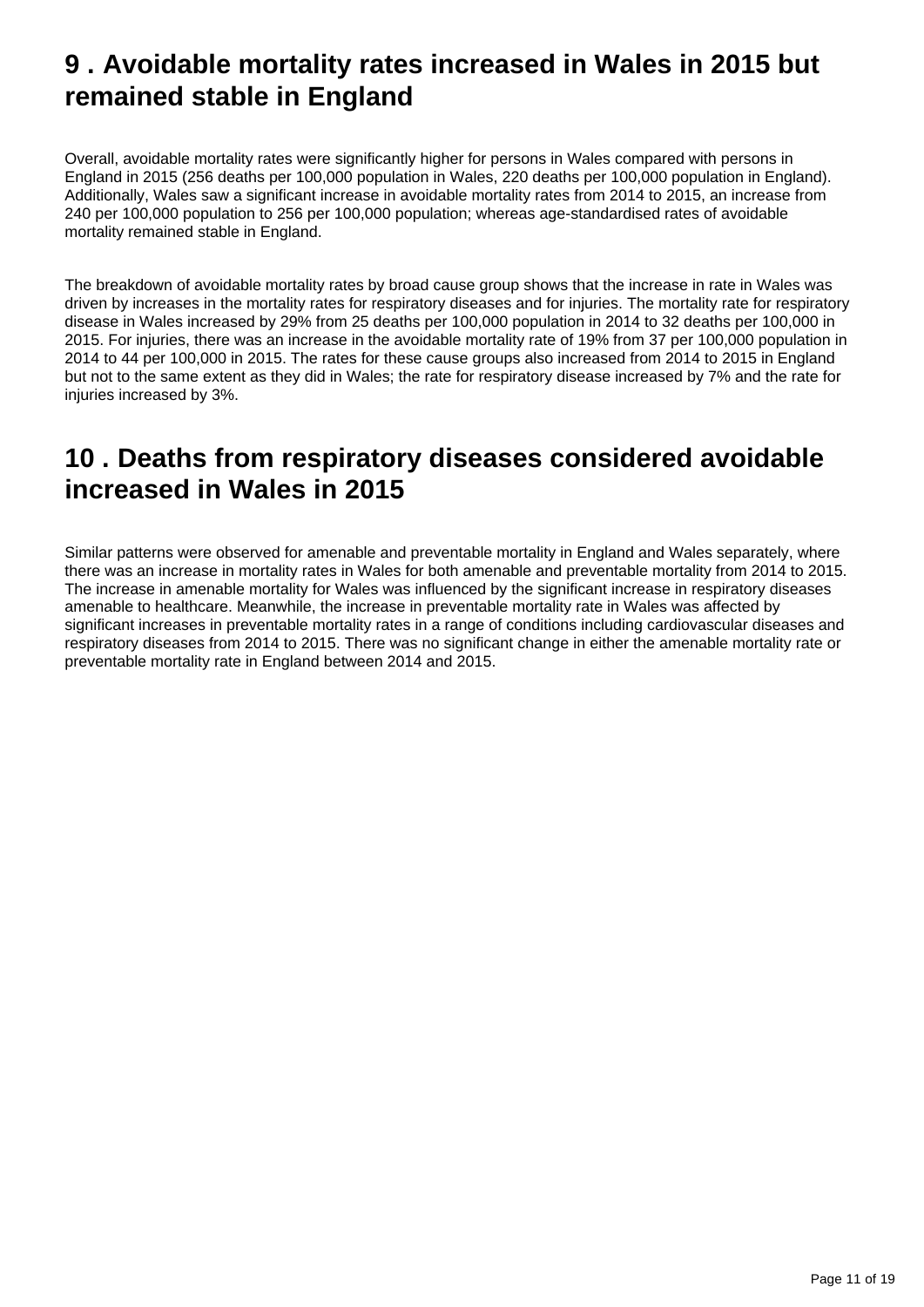### **Figure 4: Age-standardised avoidable mortality rates by sex**

### **England and Wales separately, 2014 to 2015**

# Figure 4: Age-standardised avoidable mortality rates by sex



England and Wales separately, 2014 to 2015

Source: Office for National Statistics

#### **Source: Office for National Statistics**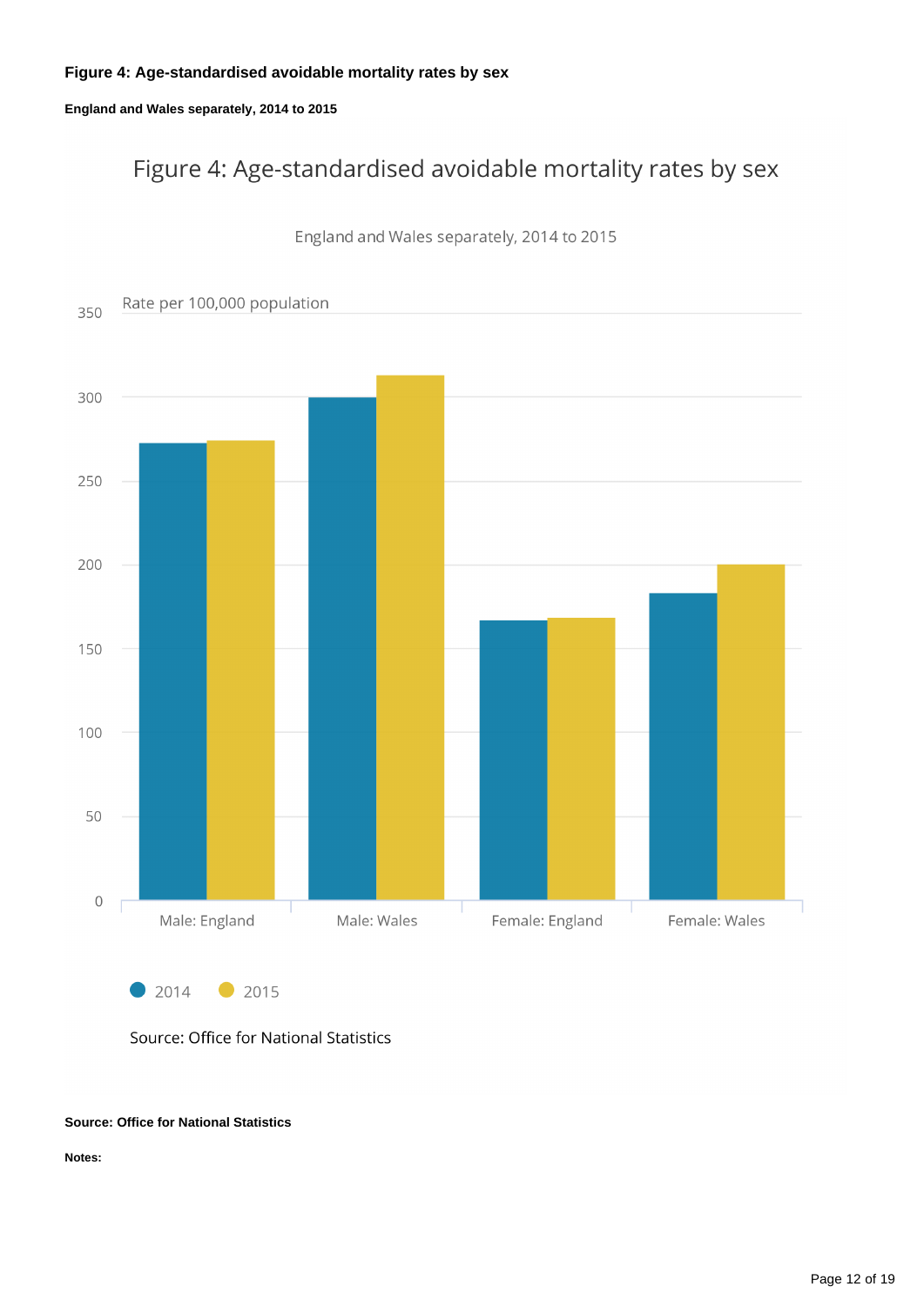- 1. Figures are for deaths registered in each calendar year.
- 2. Figures exclude deaths of non-residents.
- 3. Age-standardised rates per 100,000 population, standardised to the 2013 European Standard Population. Age-standardised rates are used to allow comparison between populations which may contain different proportions of people of different ages.
- 4. See dataset 1 for further details of the underlying causes of death included.

# <span id="page-12-0"></span>**11 . The North East and North West of England had highest avoidable mortality rates in 2015**

The region with the highest avoidable mortality rate for males was the North East with a rate of 329 deaths per 100,000 males and for females it was the North West with a rate of 213 deaths per 100,000 females. These rates were also significantly higher than the England and Wales average.

Conversely, the region with the lowest rates was the South East for both males (236 per 100,000) and females (145 per 100,000). These rates were also significantly lower than the England and Wales average.

Rates were significantly higher for males than females in all English regions.

### **Figure 5: Age-standardised avoidable mortality rates for all persons**

**English regions and Wales, 2015**



Source: Office for National Statistics licensed under the Open Government Licence v.3.0. Contains OS data @ Crown copyright 2017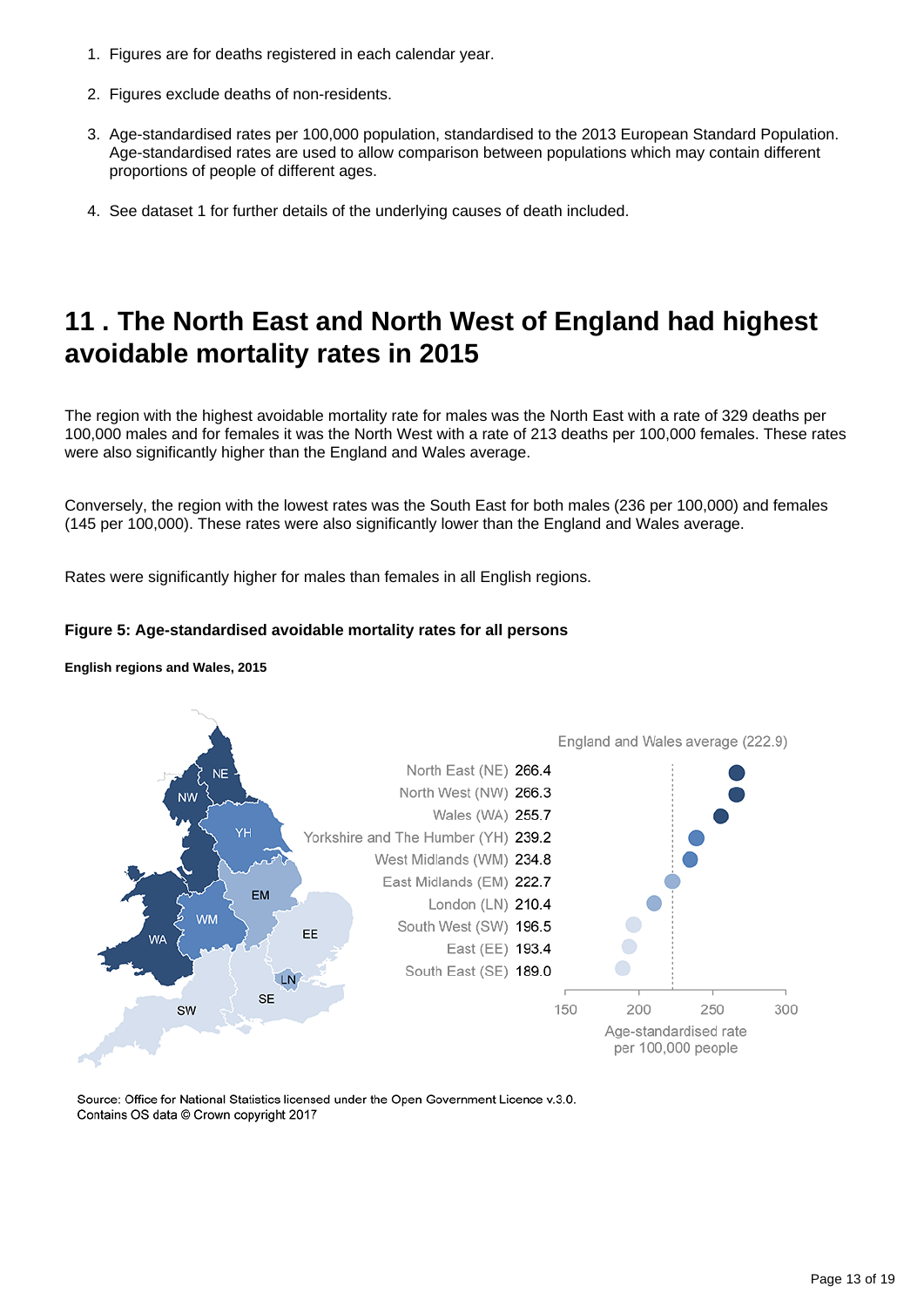# <span id="page-13-0"></span>**12 . Males accounted for almost two-thirds of avoidable deaths in children and young people**

In 2015, of all deaths in children and young people aged 0 to 19 years in England and Wales, 31% (or 1,440 out of 4,582) were from causes considered avoidable through good quality healthcare and wider public health interventions. This was a very small decrease compared with 2014 and overall, avoidable deaths in children and young people made up 1% of the total number of avoidable deaths in 2015.

In England and Wales, males aged 0 to 19 accounted for almost two-thirds (63% or 896 out of 1,440 deaths) of avoidable deaths in children and young people. The rate for males was significantly higher than that for females at 13 deaths per 100,000 population compared with 8 per 100,000 respectively.

A similar pattern was observed in England and Wales separately where there was a higher avoidable mortality rate in males aged 0 to 19 compared with females. In England, the rates for males were significantly higher at 12 deaths per 100,000 population compared with 8 per 100,000 for females. There was no significant difference between males and females in Wales. Overall, the rate for males in Wales was higher compared with males in England but the reverse was observed for females.

# <span id="page-13-1"></span>**13 . Suicide and self-inflicted injuries caused most avoidable deaths in children and young people**

The single cause with the highest number of avoidable deaths in children and young people was suicide and selfinflicted injuries (14% or 206 deaths of all avoidable deaths in this age group).

Of the top five causes of avoidable deaths among children and young people, suicide and self- inflicted injuries was the only cause to see an increase since 2014 by 13% or 24 deaths. The other top causes each saw a decline since 2014, with accidental injuries, which was the leading cause in 2014, experiencing the largest decline of 8% or 15 deaths.

In comparison with the leading causes of avoidable deaths for those aged 0 to 74, avoidable deaths in children and young people tended to be as a result of non-chronic conditions such as injuries and accidents whereas for older people it was neoplasms and cardiovascular disease.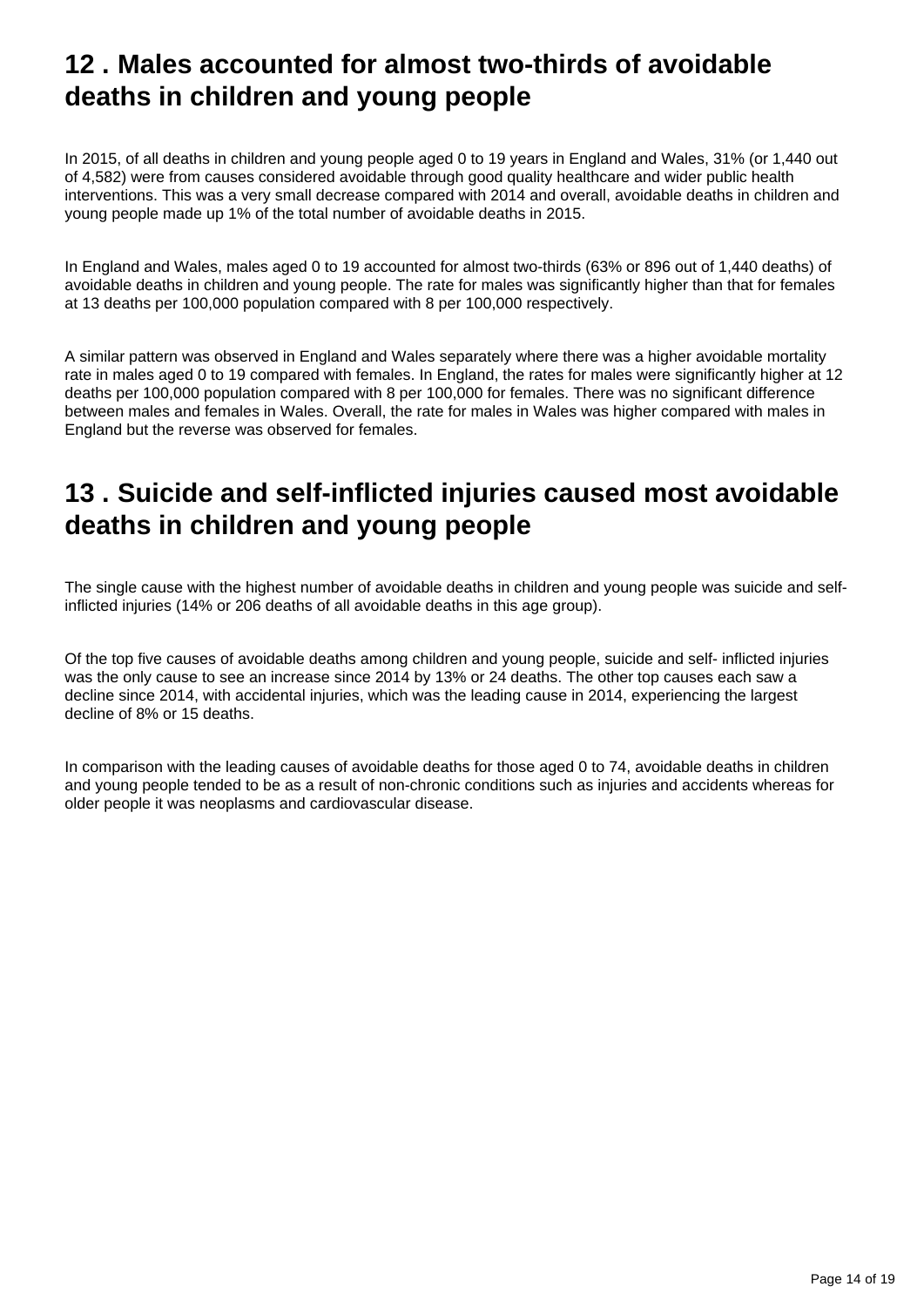#### **England and Wales, 2014 to 2015**

### Figure 6: Top 5 causes with the highest number of avoidable deaths in children and young people (aged 0 to 19 years)



England and Wales, 2014 to 2015

 $2014$ 2015

Source: Office for National Statistics

### **Source: Office for National Statistics**

- 1. Figures are for deaths registered in each calendar year.
- 2. Figures for England and Wales include deaths of non-residents.
- 3. See dataset 3 for the definition of avoidable mortality in children and young people.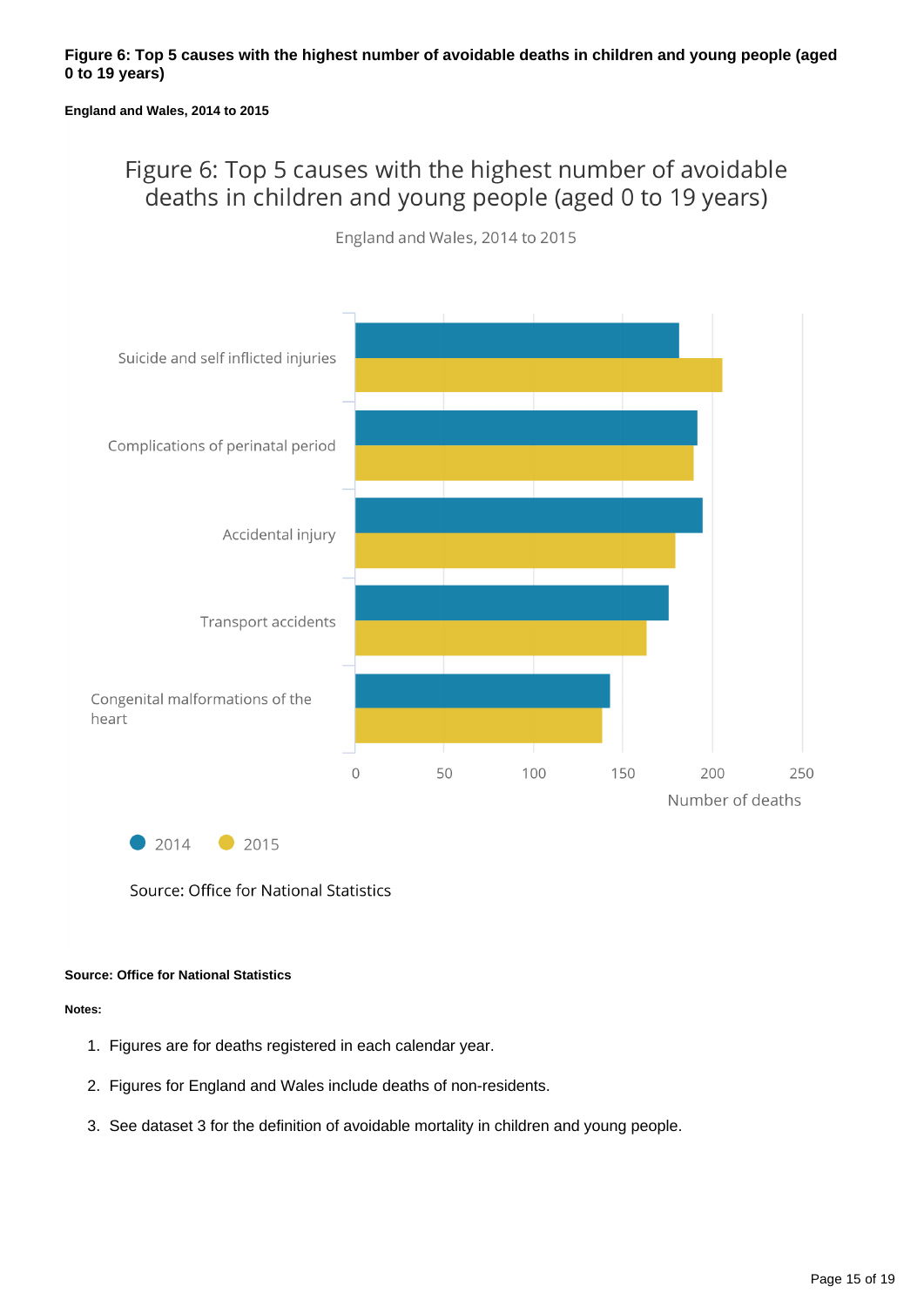# <span id="page-15-0"></span>**14 . Avoidable deaths resulted in an average loss of 23 years of life**

In addition to reporting age-standardised rates of avoidable mortality, we have also calculated avoidable mortality using standardised years of life lost (SYLL). This indicator is a measure of the potential number of years lost when a person dies prematurely from any cause. The method weights deaths from those at younger ages more heavily than those at older ages.

In England and Wales in 2015, there were 5,999 years of life lost per 100,000 males who died from an avoidable cause, compared with 3,972 years of life lost per 100,000 females. These figures are similar to those reported for 2014. To put these figures into context, on average, each person who died from an avoidable cause lost 23 potential years of life; this has not changed between 2014 and 2015.

In children and young people, 878.4 potential years of life were lost per 100,000 males due to death from avoidable causes. For females there were 595.8 potential years of life lost per 100,000 females, significantly fewer than for males and similar to figures reported for 2014. On average, each child or young person who died from avoidable causes lost 72 years of potential life.

# <span id="page-15-1"></span>**15 . What has changed in this release?**

Last year we revised our definition of avoidable mortality and developed an avoidable mortality definition for children and young people. Further information about the changes to the definition can be found on the [consultation page](https://www.ons.gov.uk/aboutus/whatwedo/statistics/consultationsandsurveys/allconsultationsandsurveys/reviewofavoidablemortalitydefinition) of our website. Briefly, we found that:

- there was an increase in the overall number of avoidable deaths in England and Wales under the revised definition of avoidable mortality compared with the previous definition; despite this increase, the agestandardised overall avoidable mortality rates under both definitions were not significantly different
- there was a substantial increase in the number of deaths and age-standardised mortality rate for amenable (treatable) mortality in England and Wales; this was due to the classification of chronic obstructive pulmonary disease (COPD) as amenable to healthcare
- because COPD is included in the previous definition of preventable mortality, its inclusion in the amenable mortality definition has no impact on the overall avoidable mortality figures
- there was a small increase in the number of deaths from preventable causes under the new definition; despite this increase, the age-standardised preventable mortality rates under both definitions were not significantly different

The revised definition will be used to produce avoidable mortality indicators from data year 2014 onwards. We have not rebased previously published data on the revised definition, so this bulletin presents data for 2014 and 2015 only.

We will continue to review the avoidable mortality cause list and the associated age limits periodically. This means that any cause of death that has been excluded from the current list due to concerns around the extent to which deaths from it can be avoided will be reassessed and may be included in future lists.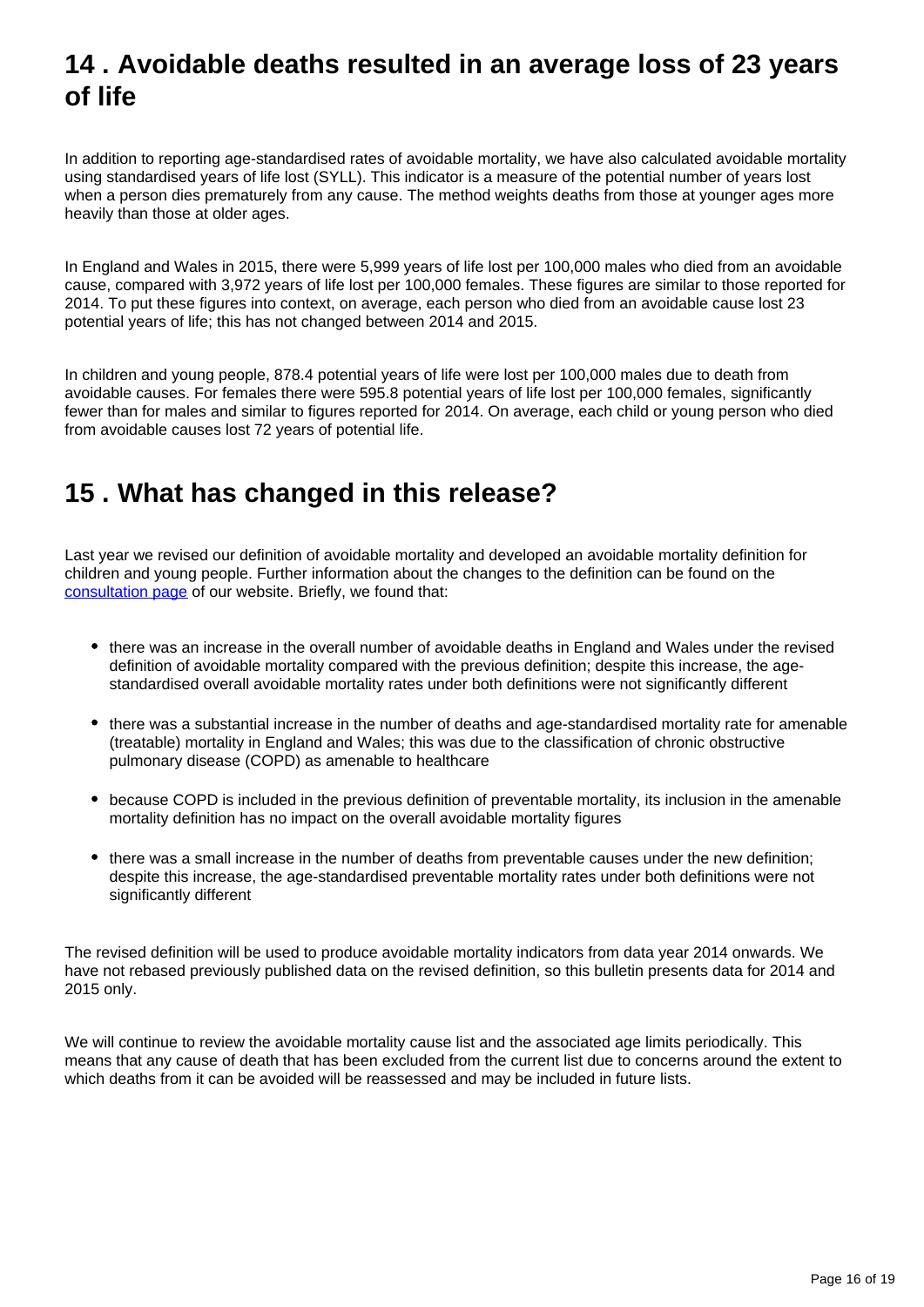# <span id="page-16-0"></span>**16 . Concept of avoidable mortality**

The concept of avoidable mortality was first introduced by Rutstein and others in the 1970s. Rutstein argued that, in order to develop effective indicators of healthcare, lists of diseases that should not (or only infrequently) give rise to death or disability should be drawn up ([Rutstein and others, 1976\)](http://www.nejm.org/doi/full/10.1056/nejm197603112941104).

Rutstein also noted that the list of conditions considered to be avoidable would need to be updated in light of improvements in medical knowledge and practice, as well as social and environmental changes. Although avoidable mortality has been researched for the last 3 decades, there is little consensus among researchers about how to define it.

The list of causes of death we used in defining avoidable mortality is primarily based on the cause lists produced by [Nolte and McKee \(2004\)](http://www.nuffieldtrust.org.uk/sites/files/nuffield/publication/does-healthcare-save-lives-mar04.pdf) (PDF download) and [Page, Tobias and Glover \(2006\)](http://www.atlantesanitario.it/index.php?option=com_phocadownload&view=category&id=151:bibliografia&download=58:&start=20&Itemid=1) (PDF download). These cause lists were updated and amended to make them more relevant to the UK and to take account of more recent developments in healthcare public health policy. Changes to these lists were influenced by Wheller and others [\(2007\)](http://www.ons.gov.uk/ons/dcp19975_61377.xml), [AMIEHS \(2011\)](http://amiehs.lshtm.ac.uk/) and views of respondents to the 2011 and 2015 consultations.

Statistics on avoidable mortality are used by central government, public health observatories, academia and charitable organisations working to reduce the prevalence of specific diseases and conditions deemed to be avoidable causes of death.

One of the main expected uses of these statistics is the monitoring of the quality performance of healthcare and public health policies. The Department of Health uses potential years of life lost (PYLL) from causes considered amenable to healthcare for children and young population in its [NHS Outcomes Framework 2016/17](https://www.gov.uk/government/publications/nhs-outcomes-framework-2016-to-2017) (Department of Health, 2016) and mortality from preventable causes as an indicator in its [Public Health Outcomes Framework](https://www.gov.uk/government/publications/healthy-lives-healthy-people-improving-outcomes-and-supporting-transparency) to reduce preventable ill-health, population dying prematurely and to reduce the gap between communities (Department of Health, 2015).

Further information on [avoidable](https://www.ons.gov.uk/peoplepopulationandcommunity/healthandsocialcare/causesofdeath/qmis/avoidablemortalityinenglandandwalesqmi) mortality indicators used at international level is available in the avoidable [mortality quality and methodology information notes.](https://www.ons.gov.uk/peoplepopulationandcommunity/healthandsocialcare/causesofdeath/qmis/avoidablemortalityinenglandandwalesqmi)

# <span id="page-16-1"></span>**17 . References**

AMIEHS (2011) [Avoidable mortality in the European Union: Towards better indicators for the effectiveness of](http://amiehs.lshtm.ac.uk/)  [health systems](http://amiehs.lshtm.ac.uk/), Final Report (viewed on 17 June 2016)

Department of Health (2015) [NHS Outcomes Framework 2016/17](https://www.gov.uk/government/publications/nhs-outcomes-framework-2016-to-2017) (viewed on 17 June 2016)

Department of Health (2014) [Public Health Outcomes Framework](https://www.gov.uk/government/publications/healthy-lives-healthy-people-improving-outcomes-and-supporting-transparency) (viewed on 17 June 2016)

Nadkarn S, Cooper D, Brancaleone V, Bena S and Perretti M (2011) Activation of the Annexin A1 pathway [underlies the protective effects exerted by estrogen in polymorphonuclear leukocytes](http://atvb.ahajournals.org/content/31/11/2749) : Arteriosclerosis, Thrombosis and Vascular Biology (viewed on 17 March 2017)

Nolte E and McKee M (2004) [Does health care save lives? Avoidable mortality revisited.](http://www.nuffieldtrust.org.uk/sites/files/nuffield/publication/does-healthcare-save-lives-mar04.pdf) The Nuffield Trust, London (viewed on 17 June 2016) (PDF download)

Office for National Statistics (2016a) [Deaths registered in England and Wales \(Series DR\): 2015](https://www.ons.gov.uk/peoplepopulationandcommunity/birthsdeathsandmarriages/deaths/bulletins/deathsregisteredinenglandandwalesseriesdr/2015) (viewed on 15 March 2017)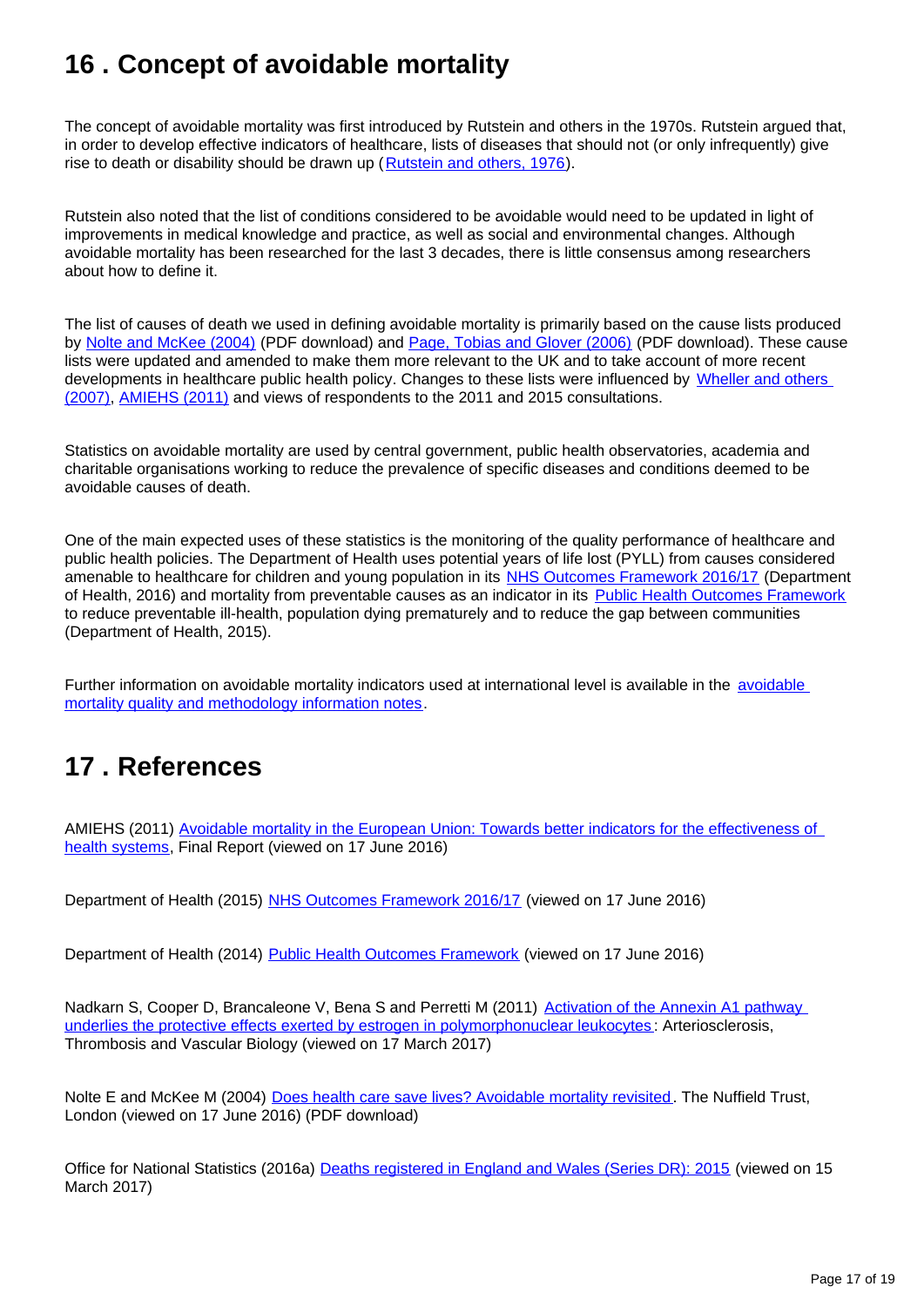Office for National Statistics (2016b) [Provisional analysis of deaths registrations: 2015](https://www.ons.gov.uk/peoplepopulationandcommunity/birthsdeathsandmarriages/deaths/articles/provisionalanalysisofdeathregistrations/2015) (viewed on 17 March 2017)

Office for National Statistics (2016c) [Revised Definition of Avoidable Mortality and New Definition for Children and](https://www.ons.gov.uk/file?uri=/aboutus/whatwedo/statistics/consultationsandsurveys/allconsultationsandsurveys/reviewofavoidablemortalitydefinition/reviseddefinitionofavoidablemortalityandnewdefinitionforchildrenandyoungpeople.doc)  [Young People](https://www.ons.gov.uk/file?uri=/aboutus/whatwedo/statistics/consultationsandsurveys/allconsultationsandsurveys/reviewofavoidablemortalitydefinition/reviseddefinitionofavoidablemortalityandnewdefinitionforchildrenandyoungpeople.doc) (PDF download)

Page A, Tobias M, Glover J, Wright C, Hetzel D and Fisher E (2006) Australian and New Zealand Atlas of [Avoidable Mortality](http://www.atlantesanitario.it/index.php?option=com_phocadownload&view=category&id=151:bibliografia&download=58:&start=20&Itemid=1), University of Adelaide: Adelaide: Public Health Information Development Unit (viewed on 11 May 2016)

Rutstein DD, Berenberg W, Chalmers TC, Child CG, Fishman AP, Perrin EB, Feldman JJ, Leaverton PE, Lane MJ, Sencer DJ, and Evans CC (1976). [Measuring the quality of medical care - A clinical method](http://www.nejm.org/doi/full/10.1056/nejm197603112941104). New England Journal of Medicine 294: 582–588 (viewed on 11 May 2016)

Wheller L, Baker A, Griffiths C, Rooney C (2007). [Trends in avoidable mortality in England and Wales.](http://webarchive.nationalarchives.gov.uk/20160105160709/http:/ons.gov.uk/ons/rel/hsq/health-statistics-quarterly/no--34--summer-2007/trends-in-avoidable-mortality-in-england-and-wales--1993-2005.pdf) Health Statistics Quarterly, 34, 6–25 (viewed on 11 May 2016) (PDF download)

# <span id="page-17-0"></span>**18 . Upcoming changes to this bulletin**

We plan to release a follow-up article before the next release of this bulletin. The article will report on the inequality in avoidable, amenable and preventable mortality using measures of area-based deprivation in England and Wales separately. We plan to incorporate analyses of the inequality in these measures into future releases of this bulletin.

# <span id="page-17-1"></span>**19 . Data requests**

Special extracts and tabulations of avoidable mortality (and other causes of mortality) data for England and Wales are available to order for a charge (subject to legal frameworks, disclosure control, resources and agreement of costs, where appropriate). Such requests or enquiries should be made to:

Mortality Analysis Team, Life Events and Population Sources Division Office for National Statistics Government Buildings Cardiff Road **Newport** South Wales NP10 8XG

Tel: +44 (0)1633 456736

Email: mortality@ons.gsi.gov.uk.

Our charging policy is available on our website.

### <span id="page-17-2"></span>**20 . Quality and methodology**